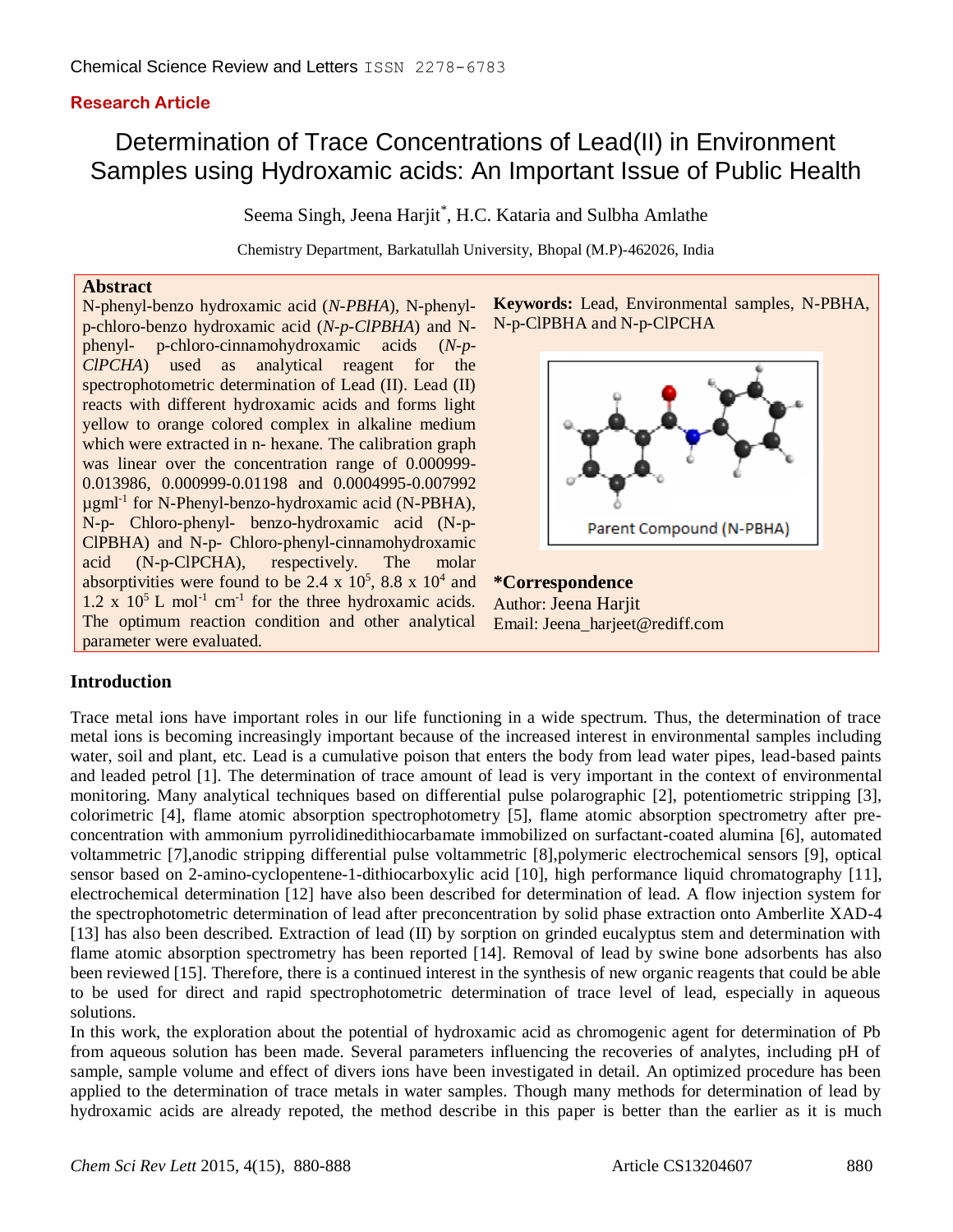## Chemical Science Review and Letters ISSN 2278-6783

sensitive comparatively. Lead is very harmful even if present in very small concentration. This method can be used not only for determination of lead but also for its recovery from water due to which water may be made free from lead.

# **Experimental**

"Shimadzu spectrophotomter 1700" was used for electronic spectral measurements with 10 mm matched quartz cells. A Hanna 8521 model pH meter was used for pH measurements. All the chemicals were of analytical grade or chemically pure grade. Double distilled de-ionized water was used for preparation of standard solutions, dilution and washing vessels.

## **Reagents and Chemicals**

- Pb (II) stock standard solution: It was prepared by dissolving 0.1598 g of Pb(NO<sub>3</sub>)<sub>2</sub> in 100 ml of water. 1 ml of nitric acid was added to prevent hydrolysis [16].Working standard was prepared by appropriate dilution of stock solution.
- Stock solution of hydroxamic acids: N-PBHA, N-p-ClPBHA and N-p-ClPCHA stock solutions were prepared by dissolving 0.1g of respective hydroxamic acid in 100 ml n-hexane and diluted upto the limit where they give maximum absorbance (0.0001%).
- Buffer solutions: These were prepared by 1M hydrochloric acid 1M sodium acetate (pH  $0.5$ -3.5); 0.2 M acetic acid - 0.2 M sodium acetate (pH 4.0 -7.0); 2M ammonium chloride - 2M ammonium hydroxide (pH 7.5-12.0).
- $\bullet$  Solutions of alkali metal salts (1%) and various metal salts (0.1%) were used for studying the interference of anions and cations, respectively.
- EDTA and Thiourea solutions are also used.

## *Procedure*

Expected Reactions an aliquot of the sample solution containing 0.000999-0.013986, 0.000999-0.01198 and 0.0004995-0.007992 µgml<sup>-1</sup> of lead for N-PBHA, N-p-ClPBHA and N-p-ClPCHA, respectively was transferred to a series of 25 ml calibrating flask. In this solution, 7.5, 8, 8.8 ml of 2M ammonium chloride - 2M ammonium hydroxide solution was added to maintain the pH at 9, 9.5 and 10 for determination of lead with N-PBHA, N-p-ClPBHA and Np-ClPCHA, respectively. Finally, 1 ml, 1.5ml and 1.8 ml of 0.0001% of N-PBHA, N-p-ClPBHA and N-p-ClPCHA, respectively were added. The colour reaction of lead with reagents is instantaneous even at room temperature (28  $\pm$ 2 <sup>0</sup>C), N-PBHA gives light yellow, N-p-ClPBHA gives bright yellow while N-p-ClPCHA gives orange colour complex immediately. The solution was kept for 2 minutes and the coloured complex was made up to the mark with n-hexane. A blank solution was prepared exactly in the same manner as test solution but without addition of lead. The organic phase containing only the lead hydroxamic acids complex were separated and the absorbance of the coloured solutions were determined against the blank at 470 nm, 455 nm and 510 nm, respectively with three hydroxamic acids. The absorbance of the colored complexes remains stable for several days. The amount of the lead present in the volume taken was computed from the calibration graph.

## *Involved Reaction*

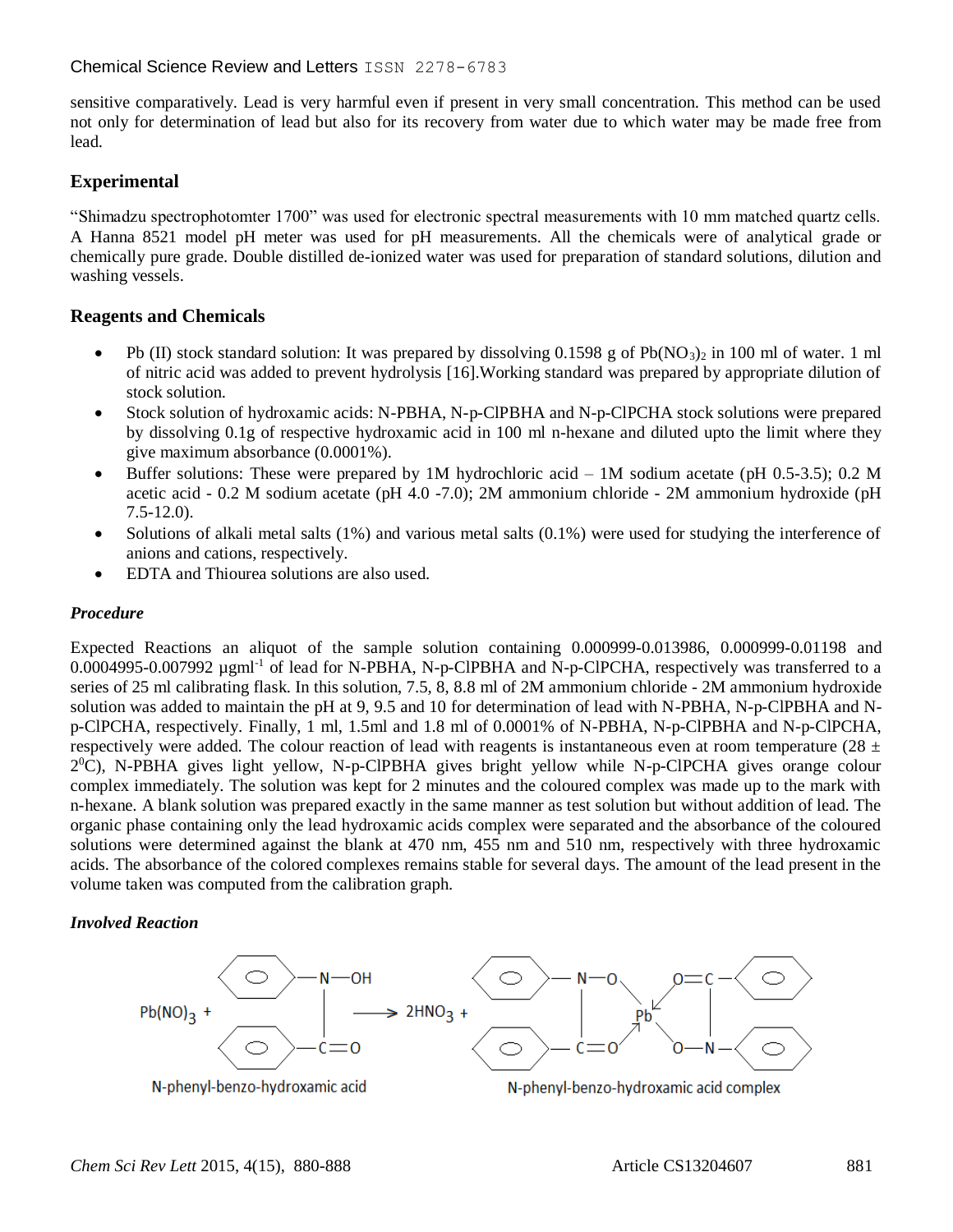

## **Results and Discussion**

#### *Absorption spectrum and calibration curve*

After reaction, complex present in organic phase was separated from aqueous layer and scanned from 400 nm to 600 nm against reagent blank (**Figure 1**). Maximum absorption values were observed at 470 nm, 455 nm and 510 nm for lead complex with N-PBHA, N-p-ClPBHA and N-p-ClPCHA, respectively. Therefore, 470 nm, 455 nm and 510 nm were selected for N-PBHA, N-p-ClPBHA and N-p-ClPCHA, respectively for the absorbance measurement throughout the experiments.

A calibration plot of absorbance against concentration of N-PBHA, N-p-ClPBHA and N-p-ClPCHA complexes at the absorption maxima gave a linear and reproducible graph in the concentration range of 0.000999-0.013986, 0.000999-0.01198 and 0.0004995-0.007992 µgml-1 , respectively (**Figure 2**). The Beer's law is obeyed in this range. Optical characteristics, precision and accuracy of the proposed method are summarized in **Table 1**.

## *Effect of different solvent*

Different organic solvents like ethanol, n-butanol, diethyl ether, ethyl-methyl ketone, ethyl acetate, chloroform, toluene, n- hexane and carbon tetrachloride were used for determination. n- hexane was found to be most suitable solvent as it gave better and quick phase separation. Therefore, n- hexane was selected.

## *Effect of temperature*

The effect of temperature on absorbance of the complex was studied over the temperature range of  $1^{\circ}C - 40^{\circ}C$ . It was observed that reaction becomes very fast at the room temperature and formed complexes gives maximum and stable absorption at the temperature of 22°C, 25°C and 20°C for N-PBHA, N-p-ClPBHA and N-p-ClPCHA, respectively. Therefore, all experiments were performed at the above temperature (**Figure 3**).

# *Effect of pH*

Hydroxmic acids react with Pb (II) in alkaline medium to give yellow to orange coloured complexes with various hydroxamic acids. The colour reaction between Pb (II) and various hydroxamic acids are instantaneous even at room temperature in the pH range 8.0- 12.0. The absorbance of the coloured species remains constant for more than 24 hours. The maximum colour intensity was observed at pH 9.8, 10.2 and 9.5 for N-PBHA, N-p-ClPBHA and N-p-ClPCHA, respectively. Therefore, all experiments were performed at the above pH (**Figure 4**).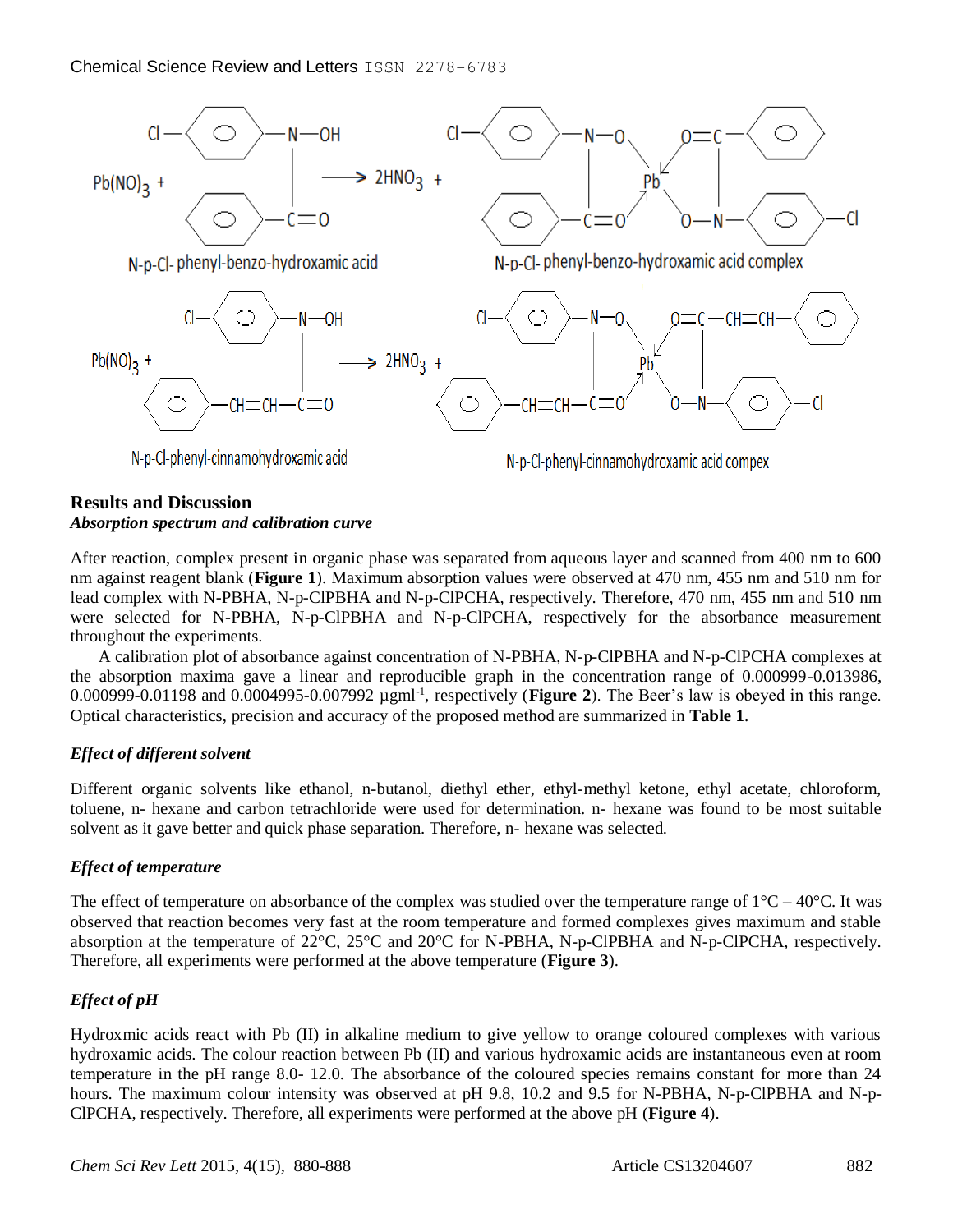

**Figure 1** Absorption spectra of lead complexes with hydroxamic acids



**Figure 2** Calibration plot for lead complexes with hydroxamic acids

| <b>Characteristics</b>                                                       | N-PBHA                 | N-p-CIPBHA             | N-p-CIPCHA             |
|------------------------------------------------------------------------------|------------------------|------------------------|------------------------|
| $\lambda$ max, nm                                                            | 470                    | 455                    | 510                    |
| Beer's law limits in concentration<br>range $\mu$ g ml <sup>-1</sup>         | 0.000999-0.013986      | 0.000999-0.01198       | 0.0004995-0.007992     |
| Molar absorptivity, L mol <sup>-1</sup> cm <sup>-1</sup>                     | $2.4 \times 10^5$ ,    | $8.8 \times 10^{4}$    | $1.2 \times 10^5$      |
| Sandell's sensitivity, $\mu$ g cm <sup>-2</sup> per<br>0.001 absorbance unit | $1.381 \times 10^{-5}$ | $1.126 \times 10^{-5}$ | $7.96 \times 10^{-6}$  |
| Limit of detection, $\mu$ g ml <sup>-1</sup>                                 | $2.308 \times 10^{-4}$ | $2.003 \times 10^{-4}$ | $1.707 \times 10^{-4}$ |
| Relative standard deviation %                                                | 1.04                   | 1.01                   | 1.34                   |
| Quantitation limit $\mu$ g ml <sup>-1</sup>                                  | $6.99 \times 10^{-4}$  | $6.07 \times 10^{-4}$  | $5.17 \times 10^{-4}$  |

**Table 1** Optical characteristics, precision and accuracy of the proposed method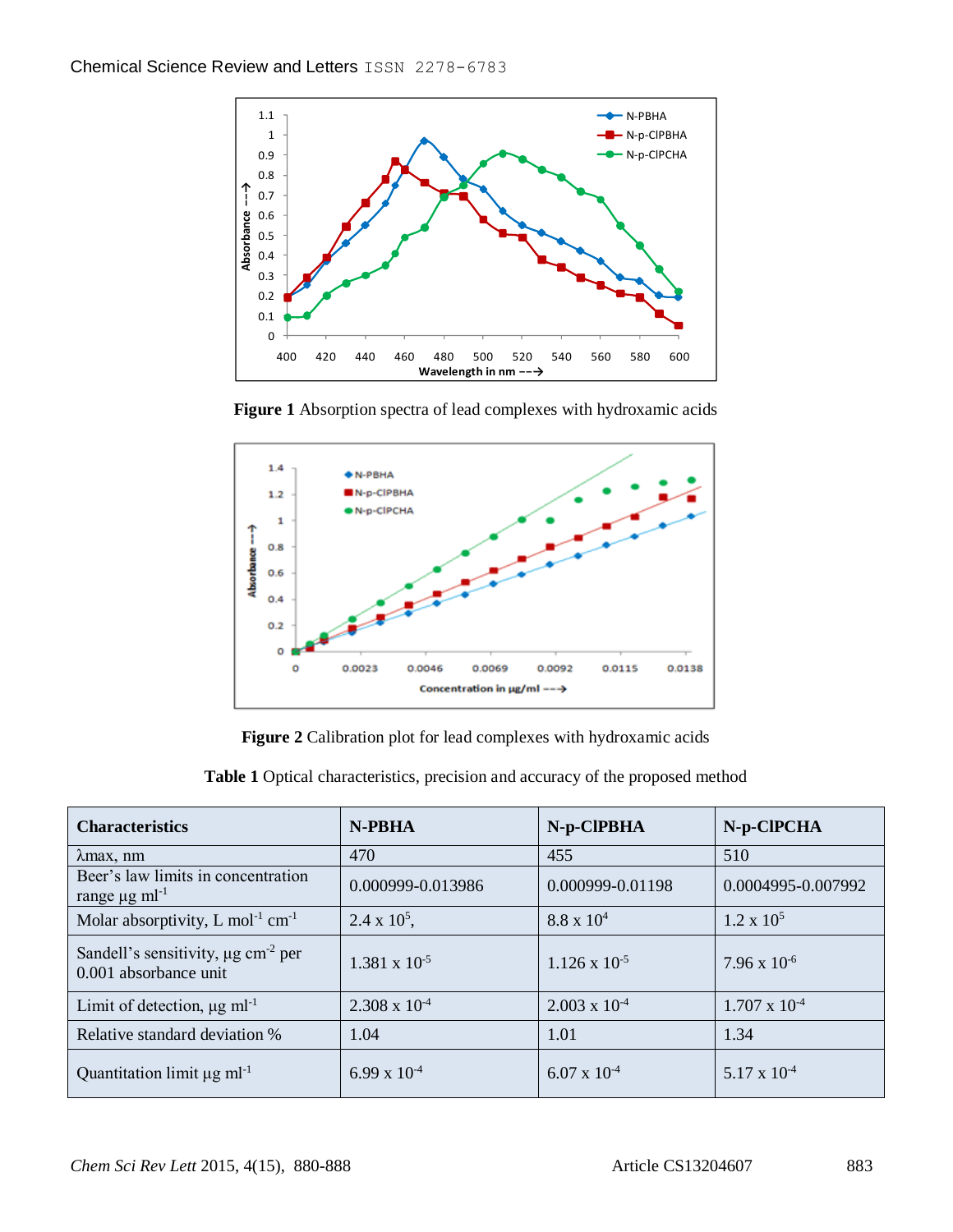

**Figure 3** Effect of temperature on absorbance of lead complex with hydroxamic acids



**Figure 4** Effect of pH on absorbance of complexes

## *Effect of foreign ions*

In order to evaluate the suitability of the proposed method for the determination of Pb(II) species in environmental samples, the interference study was carried out. The interfering ions were added in the form of their respective salts to find the interference. The tolerance limit of a foreign ion was taken as the amount of foreign ion required to cause an error of  $\pm 1.2\%$  in absorbance values for lead (II) at 0.013986, 0.01198 and 0.007992 µgml<sup>-1</sup> for N-PBHA, N-p-ClPBHA and N-p-ClPCHA, respectively. The interference of associated metal ions such as Fe (III) and Cu (II) is decreased with masking agent thiourea respectively. The results indicated that most of the common ions did not interfere.

## **Applications of the method**

The proposed method was applied for the quantitative determination of lead (II) in various environmental samples.

## *Determination of lead in Polluted Water Samples*

Environmental contamination with lead has been a potential threat to humans and animals because it does not undergo biodegradation. Removal of lead from waste streams employs various technologies, which are often either expensive or inefficient, especially when very low residual concentrations in the wastewater. Available data on lead from environmental samples of Bhopal city is very less therefore to investigate the applicability of this procedure to water and soil samples, the recoveries of known amounts of lead by adding to water samples were examined by the proposed procedure.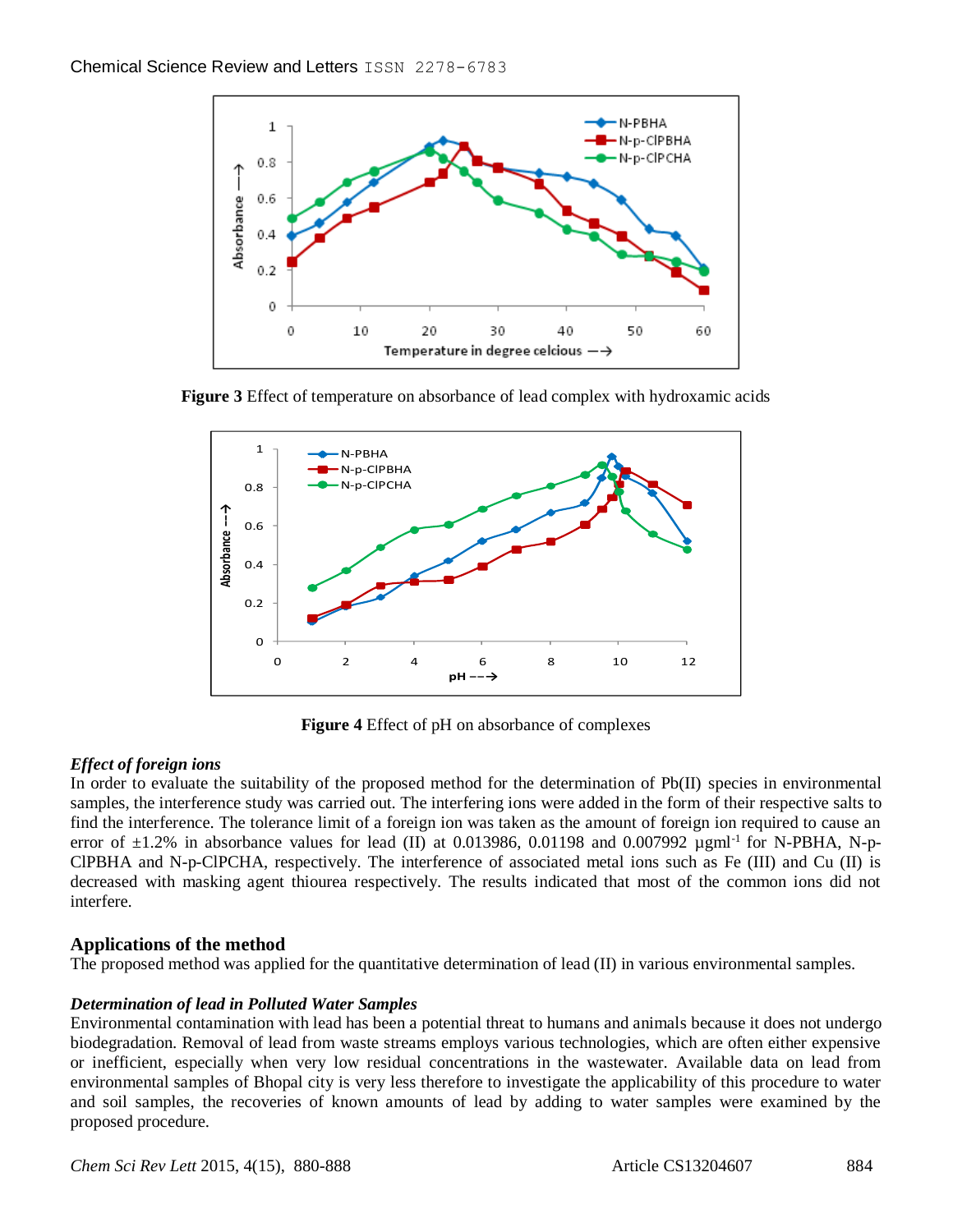## Chemical Science Review and Letters ISSN 2278-6783

The analyzed water samples were collected from different areas of Bhopal district in polyethylene bottles, which were filtered through whatmann 42 filter paper. The lead levels found 0.12-1.23 μgL<sup>-1</sup> in water samples showed that high concentration (more than permissible limit) of lead is not present in the investigated areas. Lead recovery was measured using a standard addition method. The results are given in Table 2; EDTA and Thiourea were used to eliminate the interferences. Recovery of lead varied from 98.4- 100%. These results summarized in **Table 2** demonstrats that the current procedure is applicable for lead analysis in different water samples with a satisfactory recovery.

The proposed method is compared with other spectrophotometric methods in **Table 3**

|                | <b>Locations</b> in<br><b>Bhopal</b> | Lead added<br>$(\mu g L^{-1})$ | <b>Lead found</b>   |                         |                         | Recovery %          |                         |                         |
|----------------|--------------------------------------|--------------------------------|---------------------|-------------------------|-------------------------|---------------------|-------------------------|-------------------------|
| S No.          |                                      |                                | $N-$<br><b>PBHA</b> | $N-p-$<br><b>CIPBHA</b> | $N-p-$<br><b>CIPCHA</b> | $N-$<br><b>PBHA</b> | $N-p-$<br><b>CIPBHA</b> | $N-p-$<br><b>CIPCHA</b> |
| $\mathbf{1}$   | GI                                   | 0.00                           | 1.2                 | 0.9                     | 0.75                    |                     |                         |                         |
|                |                                      | 2.00                           | 3.18                | 2.86                    | 2.71                    | 99.3                | 98.6                    | 98.5                    |
| $\overline{2}$ | MI                                   | 0.00                           | 0.99                | 1.02                    | 1.0                     |                     | —                       |                         |
|                |                                      | 2.00                           | 2.98                | 3.019                   | 2.98                    | 99.6                | 99.9                    | 99.3                    |
| 3              | $\rm SL$                             | 0.00                           | 0.56                | 0.35                    | 0.27                    | —                   | —                       | - 1                     |
|                |                                      | 2.00                           | 2.56                | 2.32                    | 2.25                    | 100                 | 98.8                    | 99.2                    |
| $\overline{4}$ | UL                                   | 0.00                           | 0.93                | 0.76                    | 0.87                    |                     |                         |                         |
|                |                                      | 2.00                           | 2.91                | 2.74                    | 2.86                    | 99.3                | 99.2                    | 99.6                    |
| 5              | LL                                   | 0.00                           | 0.78                | 0.65                    | 0.88                    |                     | —                       |                         |
|                |                                      | 2.00                           | 2.75                | 2.62                    | 2.84                    | 98.9                | 98.8                    | 98.6                    |
| 6              | <b>ANUC</b>                          | 0.00                           | 1.2                 | 1.02                    | 1.23                    |                     | —                       |                         |
|                |                                      | 2.00                           | 3.15                | 2.98                    | 3.22                    | 98.4                | 98.6                    | 99.6                    |
| $\overline{7}$ | <b>KD</b>                            | 0.00                           | 0.12                | 0.16                    | 0.13                    |                     |                         |                         |
|                |                                      | 2.00                           | 2.12                | 2.15                    | 2.11                    | 100                 | 99.5                    | 99                      |

**Table 2** Determination and recovery of lead in water and soil samples

 $GI = Govindpura$  industrial area,  $MI =$ Mandideep industrial area,  $SL =$ Shahpura Lake,  $UL =$  Upper Lake,  $LL =$  Lower Lake, ANUC = Area Near Union Carbide, KD = Kolar Dam

## **Conclusion**

The proposed procedure provides a selective, accurate and precise method for the determination of lead in environmental samples. Common metal ion such as  $Fe^{3+}$ ,  $Al^{3+}$ ,  $Co^{2+}$ ,  $Ni^{2+}$ ,  $Zn^{2+}$ ,  $Cr^{3+}$ ,  $Ca^{2+}$  do not interfere. Chloride, sulphate, phosphate and other anions also do not interfere. This suggested method could be used for rapid and simple determination of Pb(II) in various water and other environmental samples. The results of analysis of samples are very close to those obtained by the other common methods. Our method has enormous practical potential for simple detection of lead, including field conditions which require no complex equipment or skilled laboratory support. As seen in Figures this method based on using various hydroxamic acids are very suitable for the analysis of natural samples. These chelating agents have been used before to determine other metals with different methods but this is its first application to the determination of lead in environment of Bhopal district.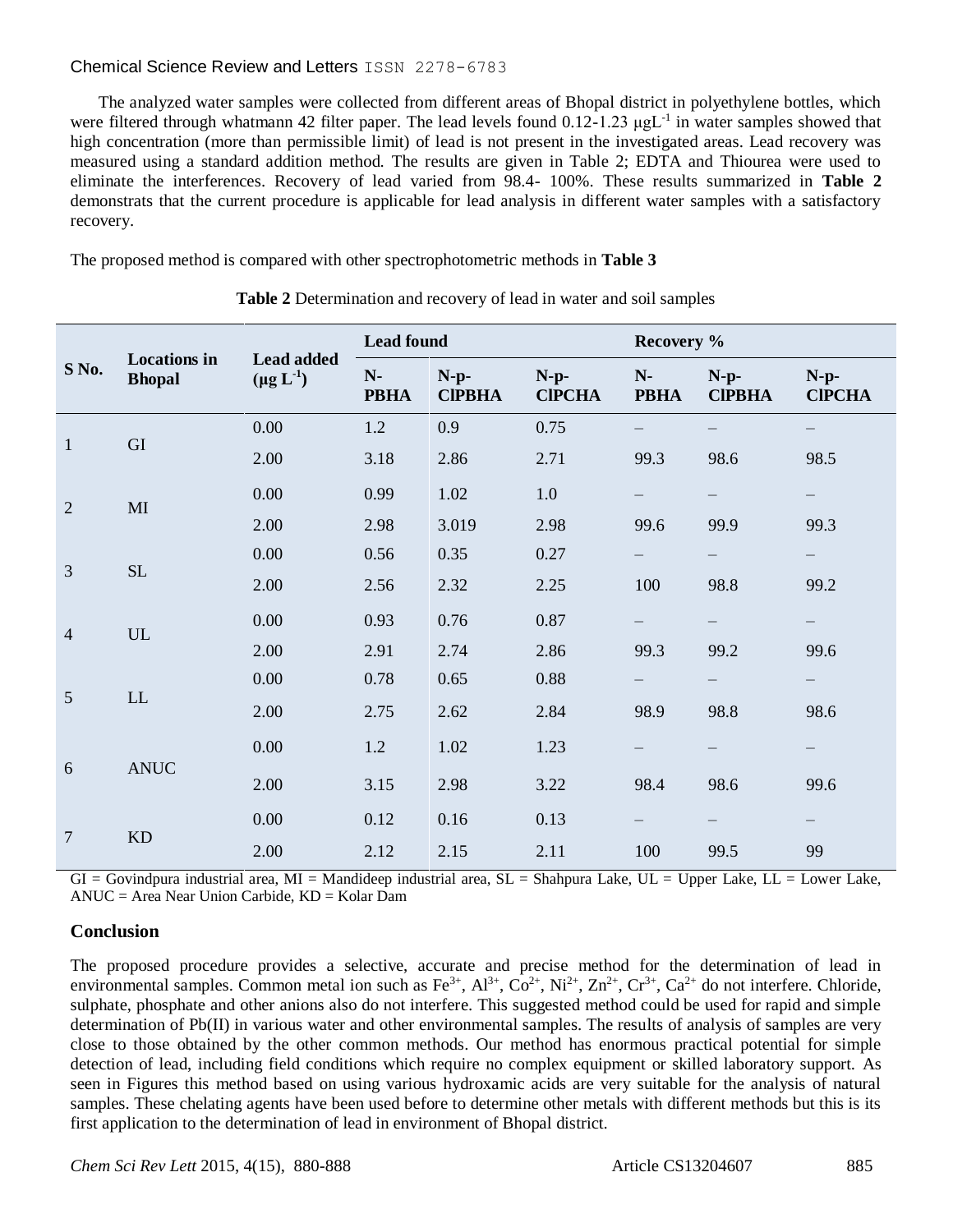| S.                     | Reagents/reference                                                                         | $\lambda_{\max}$ , nm | <b>Range of</b>                  | <b>Remarks</b>                                                                          |
|------------------------|--------------------------------------------------------------------------------------------|-----------------------|----------------------------------|-----------------------------------------------------------------------------------------|
| $\mathbf{n}\mathbf{o}$ |                                                                                            |                       | determination, mgl <sup>-1</sup> |                                                                                         |
| $\mathbf{1}$           | 3,5-Dimethoxy-4-hydroxy benzaldehyde<br>isonicotinoyl hydrazone (DMHBIH) [18]              | 430                   | $0.414 - 10.360$                 | Stability of reagent is only<br>48 hrs                                                  |
| $\overline{2}$         | Benzil $\alpha$ - monoxime isonicotinoyl<br>hydrazone [19]                                 | 405                   | $0.41 - 13.26$                   | Interference ion change<br>absorbance by $\pm 2$                                        |
| 3                      | 2,5-Dimercapto-1,3,4-thiadiazole<br>(DMTD) [20]                                            | 375                   | $0.1 - 40$                       | In the study of interfering<br>ions, concentration of<br>interfering ions in not clear. |
| $\overline{4}$         | 2-(2-Thiazolylazo)-p-cresol(TAC) [21]                                                      | 650                   | up to $6.0$                      | Less sensitive                                                                          |
| 5                      | Pyridine-2-acetaldehyde<br>salicyloylhydrazone (PASH) [22]                                 | 380                   | $1.5 - 6.2$                      | Less sensitive                                                                          |
| 6                      | Benzoic Acid Azo PhenylCalix[4]arene<br>(BAPC) [23]                                        | 440                   | $2.0\times10-6=2.4\times10-5$    | Toxic solvent(MeCN) is<br>used                                                          |
| $\overline{7}$         | Dithizone [24]                                                                             | 750                   | $0.2 - 14$                       | Extraction required, more<br>chemicals are used                                         |
| $8\,$                  | 1,5-Diphenylthiocarbazone [25]                                                             | 500                   | $0.06 - 60$                      | surfactants are used                                                                    |
| 9                      | Carboxylic carbon nanotubes (CNTs)<br>and cetyltrimethyl ammoniumbromide<br>$(CTMAB)$ [26] | 600.4                 | $0.02 - 0.44$                    | Indirect, tedious method                                                                |
| 10                     | Alizarin yellow [27]                                                                       | 364                   | $0.008 - 0.17$                   | Less sensitive                                                                          |
| 11                     | 4-(2-Pyridylazo) resorcinol (PAR) [28]                                                     | 508                   | $0 - 9.81$                       | Less sensitive                                                                          |
| 12                     | 7-(6-Methoxy 2-benzothiazolyl azo)-8-<br>hydroxyquinoline [7-(6MBTA8HQ)]<br>$[29]$         | 524                   | $0.005 - 0.1$                    | <b>Extraction and surfactants</b><br>required,<br>Tedious and indirect method           |
| 13                     | 2,5-Thiophene dicarboxaldehyde,<br>thiosemicarbazone(TDATSC) [30]                          | 442                   | $2.0 - 2.4$                      | Stability of reagent solution<br>is less                                                |
| 14                     | 2-(5-Bromo-2-pyridylazo)-5-<br>diethylaminophenol (BrPADAP) [31]                           | 575                   | $0.760 \pm 0.0012$               | Reagent solution is prepared<br>in highly acidic medium                                 |
| 15                     | Different hydroxamic acids: N-PBHA,                                                        | 470 nm,               | 0.000999-0.013986,               | Sensitive, simple, rapid; free                                                          |
|                        | N-PCIPBHA and N-PCIPCHA (                                                                  | 455 nm                | 0.000999-0.01198                 | from common interference,                                                               |
|                        | Proposed method)                                                                           | 510 nm                | 0.0004995-0.007992               | colour is stable for several<br>days.                                                   |

**Table 3** Comparison of determinatiom of lead with other spectrophotometric methods

## **References**

- [1] Abdullahi MS, Toxic effects of lead in humans: an overview. Glo. Adv. Res. J. Environ.Sci. Toxicol, 2013, 2(6):157-162.
- [2] Taher M[A,](http://www.ncbi.nlm.nih.gov/pubmed?term=Taher%20MA%5BAuthor%5D&cauthor=true&cauthor_uid=15279103) Differential pulse polarographic determination of lead in standard alloys and biological samples after separation and preconcentration with PAN. [Ann Chim.,](http://www.ncbi.nlm.nih.gov/pubmed/15279103) 2004, 94(5-6):437-46.
- [3] Biljana K and Dragan V, Potentiometric Stripping Analysis of Zinc, Cadmium and LeadinTobacc Leaves (Nicotiana Tabacum L.) and Soil Samples. Int. J. Electrochem. Sci., 2012, 7:313 – 323.
- [4] [Nan D,](http://www.mdpi.com/search?authors=Nan%20Ding) [Qian C,](http://www.mdpi.com/search?authors=Qian%20Cao) [Hong Z,](http://www.mdpi.com/search?authors=Hong%20Zhao) [Yimin Y,](http://www.mdpi.com/search?authors=Yimin%20Yang) [Lixi Z,](http://www.mdpi.com/search?authors=Lixi%20Zeng) [Yujian H,](http://www.mdpi.com/search?authors=Yujian%20He) [Kaixiang X](http://www.mdpi.com/search?authors=Kaixiang%20Xiang) and [Guangwei W](http://www.mdpi.com/search?authors=Guangwei%20Wang) Colorimetric Assay for Determination of Lead (II) Based on Its Incorporation into Gold Nanoparticles during Their Synthesis., Sensors. 2010, 10(12):11144-11155.
- [5] [Zhaolun F,](http://pubs.rsc.org/en/results?searchtext=Author%3AZhaolun%20Fang) [Michael S](http://pubs.rsc.org/en/results?searchtext=Author%3AMichael%20Sperling) and [Bernhard W,](http://pubs.rsc.org/en/results?searchtext=Author%3ABernhard%20Welz) Flame atomic absorption spectrometric determination of lead in biological samples using a flow injection system with on-line preconcentration by coprecipitation without filtration. J. Anal. At. Spectrom, 1991**, 6**:301-306.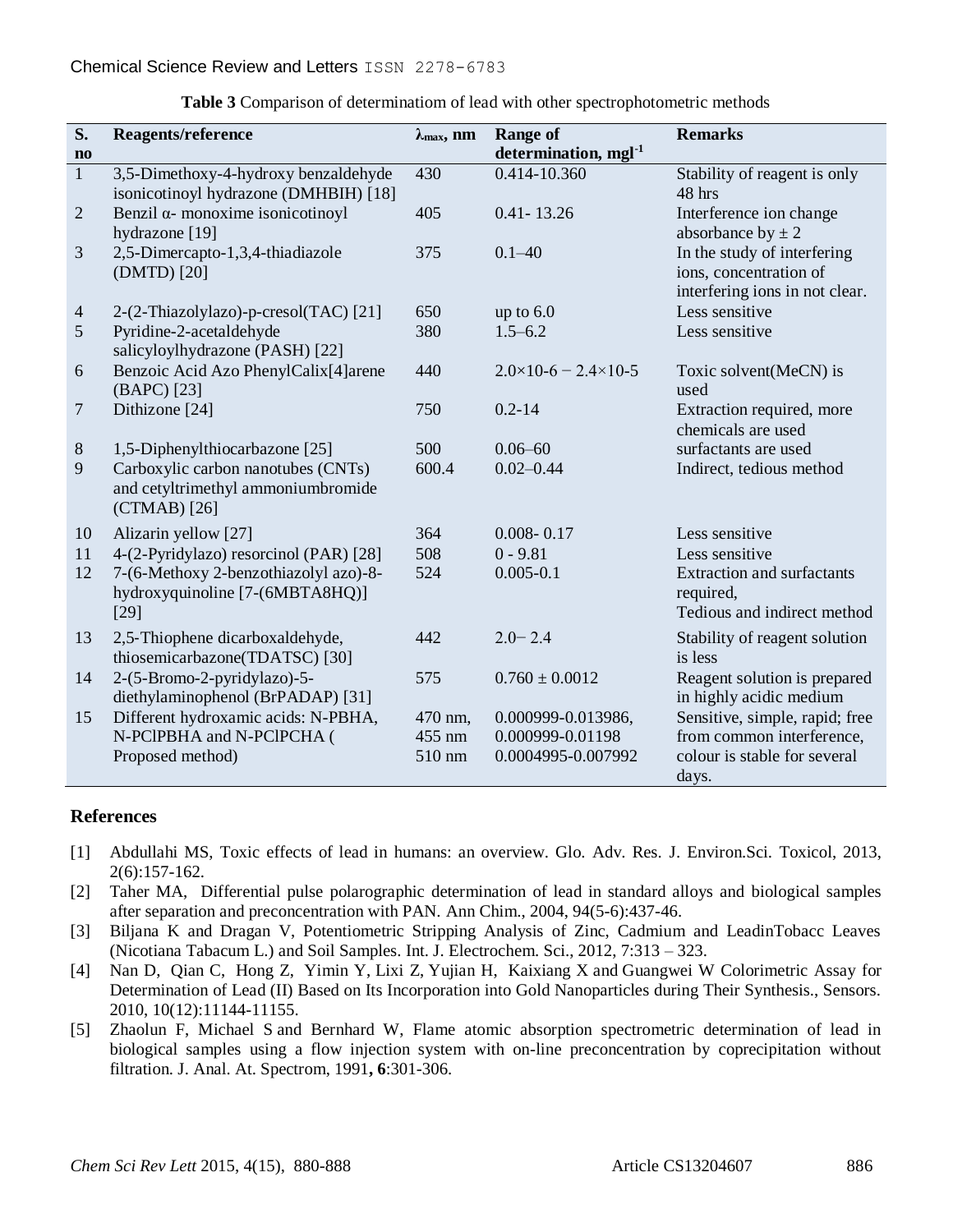- [6] Talebi SM. and Safigholi H, Determination of lead in water resources by flame atomic absorption spectrometry after pre-concentration with ammonium pyrrolidinedithiocarbamate immobilized on surfactant-coated alumina. J. Serb. Chem. Soc., 2007, 72(6):585–590.
- [7] David H, Jan P, Petra B, Jaromir Z, Jana D, Jana C, Jindrich K, Marie K, Martin B, Jaromir H, Radimir V, Rene K, Vojtech A, Automated Voltammetric Determination of Lead(II) Ions Using Sensor Array. Int. J. Electrochem. Sci., 2013, 8:4441 – 4456.
- [8] Ali T, Mostafavi A, Darush A, and Ebrahim R, Anodic Stripping Differential Pulse Voltammetric Determination of Trace Amounts of Lead after Preconcentration of Its Complex with 2-(5-Bromo-2 pyridylazo)-5-diethylaminophenol onto Natural Analcime Zeolite by Column Method. Bull. Korean Chem. Soc., 2004, 25(8):1125-1129.
- [9] [Kirsanov](http://link.springer.com/search?facet-author=%22D.+O.+Kirsanov%22) DO, [Mednova](http://link.springer.com/search?facet-author=%22O.+V.+Mednova%22) OV, [Polshin](http://link.springer.com/search?facet-author=%22E.+N.+Pol%E2%80%99shin%22) EN, [Legin](http://link.springer.com/search?facet-author=%22A.+V.+Legin%22) AV, [Alyapyshev](http://link.springer.com/search?facet-author=%22M.+Yu.+Alyapyshev%22) MY, [Eliseev](http://link.springer.com/search?facet-author=%22I.+I.+Eliseev%22) II, [Babain](http://link.springer.com/search?facet-author=%22V.+A.+Babain%22) VA and [Vlasov](http://link.springer.com/search?facet-author=%22Yu.+G.+Vlasov%22) YG, New polymeric chemical sensors for determination of lead ions. [Russian Journal of Applied Chemistry,](http://link.springer.com/journal/11167) 2009, 82[\(2\)](http://link.springer.com/journal/11167/82/2/page/1): 247-254.
- [10] Ensaffi AA, [Determination of Lead Ions by an Optical Sensor Based on 2-Amino-Cyclopentene-1-](http://ieeexplore.ieee.org/xpl/RecentIssue.jsp?punumber=7361) [Dithiocarboxylic Acid. Sensors Journal IEEE, 2007,](http://ieeexplore.ieee.org/xpl/RecentIssue.jsp?punumber=7361) 7[\(8\)](http://ieeexplore.ieee.org/xpl/tocresult.jsp?isnumber=4214860) :1112 – 1117.
- [11] Jamaluddin MD and Intisar A, High performance Liquid Chromatographic separations of Metal-Pyrrolidine Dithiocarbamate Complexes. Malaysian Journal of Analytical Sciences, 2001, 7(1):113-120.
- [12] [Alves GM,](http://www.ncbi.nlm.nih.gov/pubmed?term=Alves%20GM%5BAuthor%5D&cauthor=true&cauthor_uid=21843669) [Magalhaes JM,](http://www.ncbi.nlm.nih.gov/pubmed?term=Magalh%C3%A3es%20JM%5BAuthor%5D&cauthor=true&cauthor_uid=21843669) [Salaun P,](http://www.ncbi.nlm.nih.gov/pubmed?term=Sala%C3%BCn%20P%5BAuthor%5D&cauthor=true&cauthor_uid=21843669) [Van Den Berg CM,](http://www.ncbi.nlm.nih.gov/pubmed?term=van%20den%20Berg%20CM%5BAuthor%5D&cauthor=true&cauthor_uid=21843669) [Soares HM,](http://www.ncbi.nlm.nih.gov/pubmed?term=Soares%20HM%5BAuthor%5D&cauthor=true&cauthor_uid=21843669)Simultaneous electrochemical determination of arsenic, copper, lead and mercury in unpolluted fresh waters using a vibrating gold microwire electrode. [Anal Chim Acta.,](http://www.ncbi.nlm.nih.gov/pubmed/21843669) 2011, 703(1):1-7.
- [13] Klamtet J, Suphrom N and Wanwat C, A flow injection system for the spectrophotometric determination of lead after preconcentration by solid phase extraction onto Amberlite XAD-4. Mj. Int. J. Sci. Tech., 2008, 2(2):408- 417.
- [14] [Hassan Z M,](http://www.researchgate.net/researcher/29884995_Hassan_Zavvar_Mousavi) [Behzad AE,](http://www.researchgate.net/researcher/2011095374_Behzad_Aibaghi-Esfahani) [Azadeh A,](http://www.researchgate.net/researcher/2047161670_Azadeh_Arjmandi) Solid Phase Extraction of Lead(II) by Sorption on Grinded Eucalyptus Stem and Determination with Flame Atomic Absorption Spectrometry. Journal of the Chinese Chemical Society, 2009, 56:974-980.
- [15] [Lurtwitayapont S,](http://www.researchgate.net/researcher/16316266_Lurtwitayapont_Sudaratn) Comparison of Lead Removal by Various Types of Swine Bone Adsorbents. EnvironmentAsia, 2010, 3(1):32- 38.
- [16] Naz I, Muhammad T B, Rauf A K and Javed I, Determination of Lead using 2, 5-Dimercapto-1, 3, 4- Thiodiazole (DMTD). J.Chem.Soc.Pak., 2012, 34(5):1111- 1114.
- [17] Albert M, Pranvera L and Musaj P, Comparison of Two Analytical Techniques for Lead Determination in Soils and Mosses Samples. American Journal of Environmental Science, 2012, 8(4):412-416.
- [18] Nagalakshmi BN, Vallinath GVS and Chandrasekhar KB, Derivative spectrophotometric determination of Lead (II) using 3, 5-Dimethoxy-4-hydroxy benzaldehyde isonicotinoyl hydrazone (DMHBIH). International Journal of Analytical and Bioanalytical Chemistry,2011, 1(3):82-88.
- [19] Ramesh M, Chandrasekhar KB and Reddy KH, Spectrophotometric determination of lead(II) in water samples using benzil α-monoxime isonicotinoyl hydrazone. Indian J. of Chemistry, 2000, 39A:1337- 1339.
- [20] [Ahmed](http://www.sciencedirect.com/science/article/pii/S0039914001003897) MJ and [Mamun](http://www.sciencedirect.com/science/article/pii/S0039914001003897) MA, Spectrophotometric determination of lead in industrial, environmental, biological and soil samples using 2,5-dimercapto-1,3,4-thiadiazole. [Talanta,](http://www.sciencedirect.com/science/journal/00399140) 2001, [55\(1\)](http://www.sciencedirect.com/science/journal/00399140/55/1):43–54.
- [21] [Ferreira](http://www.tandfonline.com/action/doSearch?action=runSearch&type=advanced&searchType=journal&result=true&prevSearch=%2Bauthorsfield%3A(Ferreira%2C+S+L+C)) SLC, [Andrade](http://www.tandfonline.com/action/doSearch?action=runSearch&type=advanced&searchType=journal&result=true&prevSearch=%2Bauthorsfield%3A(Andrade%2C+M+G)) MGM, [Lobo](http://www.tandfonline.com/action/doSearch?action=runSearch&type=advanced&searchType=journal&result=true&prevSearch=%2Bauthorsfield%3A(Lobo%2C+I+P)) IP and [Costa](http://www.tandfonline.com/action/doSearch?action=runSearch&type=advanced&searchType=journal&result=true&prevSearch=%2Bauthorsfield%3A(Costa%2C+A+C+S)) ACS, 2-(2-Thiazolylazo)-p-cresol(TAC) as a Reagent for the Spectrophotometric Determination of Lead(II). Analytical Letters, 1991, [24\(](http://www.tandfonline.com/loi/lanl20?open=24#vol_24)[9\)](http://www.tandfonline.com/toc/lanl20/24/9):1675-1684.
- [22] [Muralidhar NB,](http://www.sciencedirect.com/science/article/pii/003991409501578Y) [Dave](http://www.sciencedirect.com/science/article/pii/003991409501578Y) DP, [Sawant](http://www.sciencedirect.com/science/article/pii/003991409501578Y) AD, Extraction and spectrophotometric determination of lead(II) with pyridine-2-acetaldehyde salicyloylhydrazone. [Talanta,](http://www.sciencedirect.com/science/journal/00399140) 1995, [42\(9\)](http://www.sciencedirect.com/science/journal/00399140/42/9):1291–1296.
- [23] Le VT and Nguyen TNL, Spectrophotometric Determination of Lead in Environment Samples by Benzoic Acid Azo PhenylCalix[4]arene (BAPC). International Journal of Chemistry, 2010, 2(2):86-90.
- [24] Nahid P and Rohan Y, Spectrophotometric Determination of Some Environmental Samples. Journal of Environmental Research and Development, 2011, 6(1):57- 62.
- [25] Humaira K, Ahmed MJ and Bhanger MI, A simple spectrophotometric method for the determination of trace level lead in biological samples in presence of aqueous micellar solutions. Spectroscopy, 2006, 20(5-6):285- 297.
- [26] Yin Q, Chen R and Liu Y, A Simple and Highly Sensitive Spectrometric Determination of Lead by Using Carboxylic Carbon Nanotubes and Cetyltrimethyl ammoniumbromide. Int. J. Electrochem. Sci., 2011, 6:6620 - 6627.